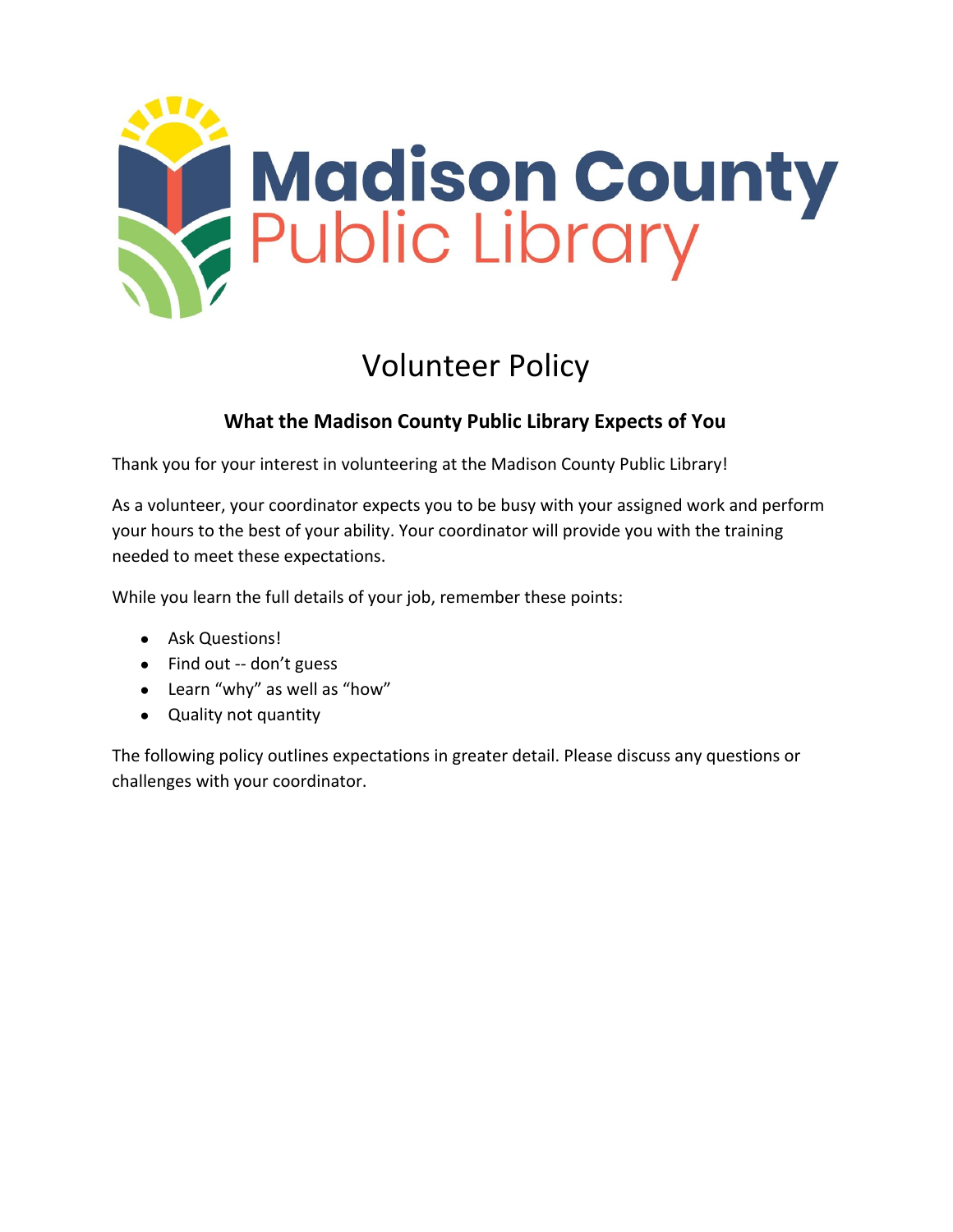#### **Volunteer Sign-In Sheet**

All volunteers must sign in at the beginning of their shift and sign out at the end of their shift to ensure that the coordinator can keep track of hour totals. Failure to sign out can result in the docking of time.

## **Public Relations and the Media**

Volunteers of the Madison County Public Library are not authorized to speak to the news media about library issues. All inquiries from the media should be directed to the Director. All news releases or agreements for speaking engagement must be approved by the Director.

## **Personal Telephone Calls**

The library's telephones are for library business. It may be necessary, occasionally, for volunteers to make telephone calls of a personal nature. These calls should be restricted to necessary calls and should be of limited time. Long distance personal calls will not be permitted.

Volunteers with cell phones should restrict the use of these phones on library time to brief messages, and longer calls should be made during break times.

Texting should also be done on break times. Excessive violation of this policy will result in the docking of your hours.

#### **Personal Appearance**

Volunteers of the Madison County Public Library are expected to adhere to the library's dress code policy. Clothing at all times must be neat, clean, free of holes, and should project our best professional image. The Volunteer Coordinator will decide if a volunteer is in violation of the dress code. In such cases, the volunteer will be asked to go home and change to appropriate dress.

Excessive violations of this policy can result in the termination of the volunteer position.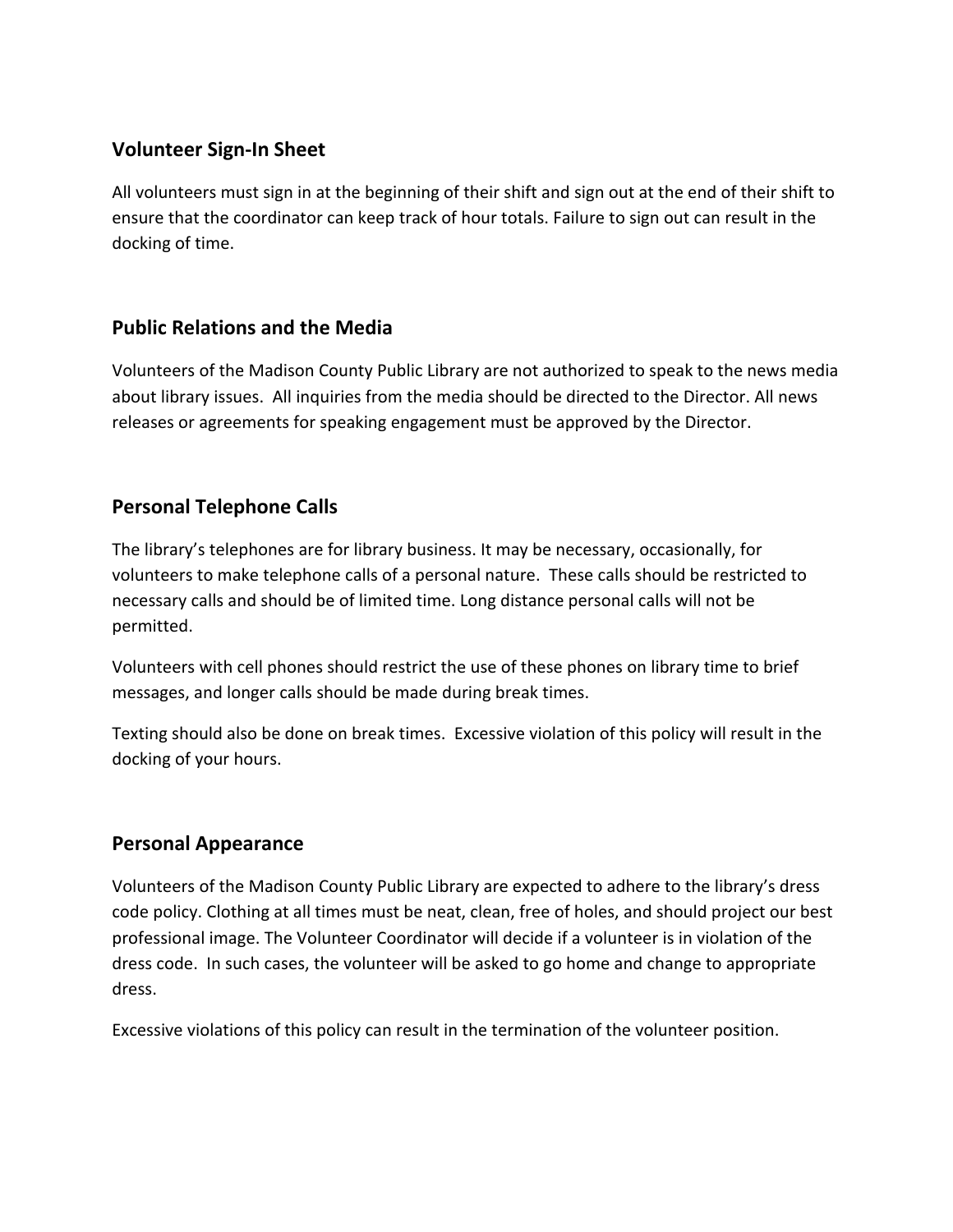As a courtesy, please be aware that some staff and members of the public have allergies to strong scents, so we ask that you choose not to wear perfumes or colognes during your volunteer hours.

#### **Identification Badges**

All volunteers will wear ID badges provided by the library when in the public service area.

#### **Emergency/Weather Closings**

Emergencies such as inclement weather occasionally may disrupt library operations. In extreme cases, these circumstances may require closing or delaying the opening of the library. These closing and delays are advertised on our website, Facebook page, local radio, and television stations.

#### **Drug-Free Workplace**

Volunteers are prohibited from unlawfully manufacturing, distributing, dispensing, possessing, or using controlled substances unless prescribed by a physician. Volunteers violating this policy will face disciplinary action up to and including termination for a first offense.

#### **Tobacco Use**

The Madison County Public Library provides a smoke-free, tobacco-free environment. Smoking, or the use of any tobacco products, will not be permitted in library buildings. Volunteers under the age of 18 are asked not to smoke during their volunteer hours at the library. Violations of the policy brought to the attention of library management will be discussed with the volunteer. Failure to comply with the policy will result in disciplinary action.

#### **Safety**

If you are involved in an accident your coordinator must be notified immediately. The required accident reports must be completed as soon as a possible after receiving medical attention. Even accidents resulting in minor injury should be reported.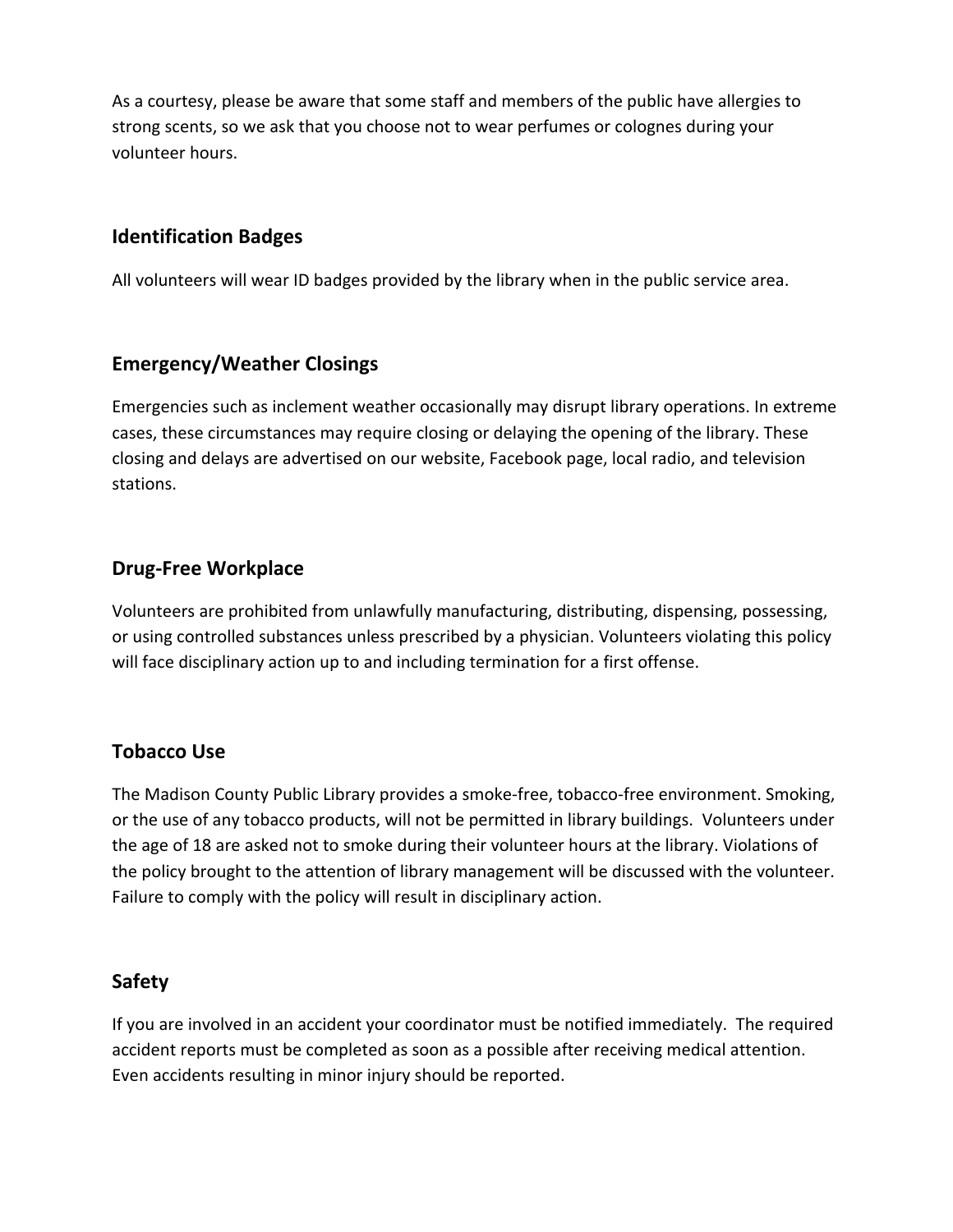Any accident or injury involving anyone on the physical premises of the Madison County Public Library should be reported immediately to the director and followed up with a completed injury report.

## **Former Employees**

Former employees of the Madison County Public Library will not be considered for volunteer positions.

## **Standards of Conduct**

The following standards of conduct are general statements of conduct expected of all Madison County Public Library Volunteers. Flagrant or serious violations will be cause for disciplinary action including dismissal, with or without warning.

The following conduct is not allowed and may be the basis for dismissal:

- 1. Leaving before your shift has ended, failure to be at the library at your starting time, failure to remain on the job until quitting times, or conducting personal business during your volunteer shift hours.
- 2. Failure to report any on-site injury or illness to the coordinator.
- 3. Repeated unexcused absence or tardiness. Failure to call or notify your coordinator will result in unexcused absence. Three consecutive unexcused absences will be grounds for termination.
- 4. Willful and persistent disobedience of coordinators.
- 5. Conduct which is criminal or determined as dishonest.
- 6. Stealing library, staff members' or customer's property.
- 7. Failure to maintain work performance standard.
- 8. Infraction of library policies or malfeasance.
- 9. Falsifying information.
- 10. Reporting for work under the influence of alcohol or other drugs than prescribed by a physician.
- 11. Deliberate destruction of or damage to library property or property belonging to others.
- 12. Deliberate disclosure of confidential library business.
- 13. Violation of library policies on discrimination or harassment.
- 14. Assaulting another volunteer, staff member or library customers.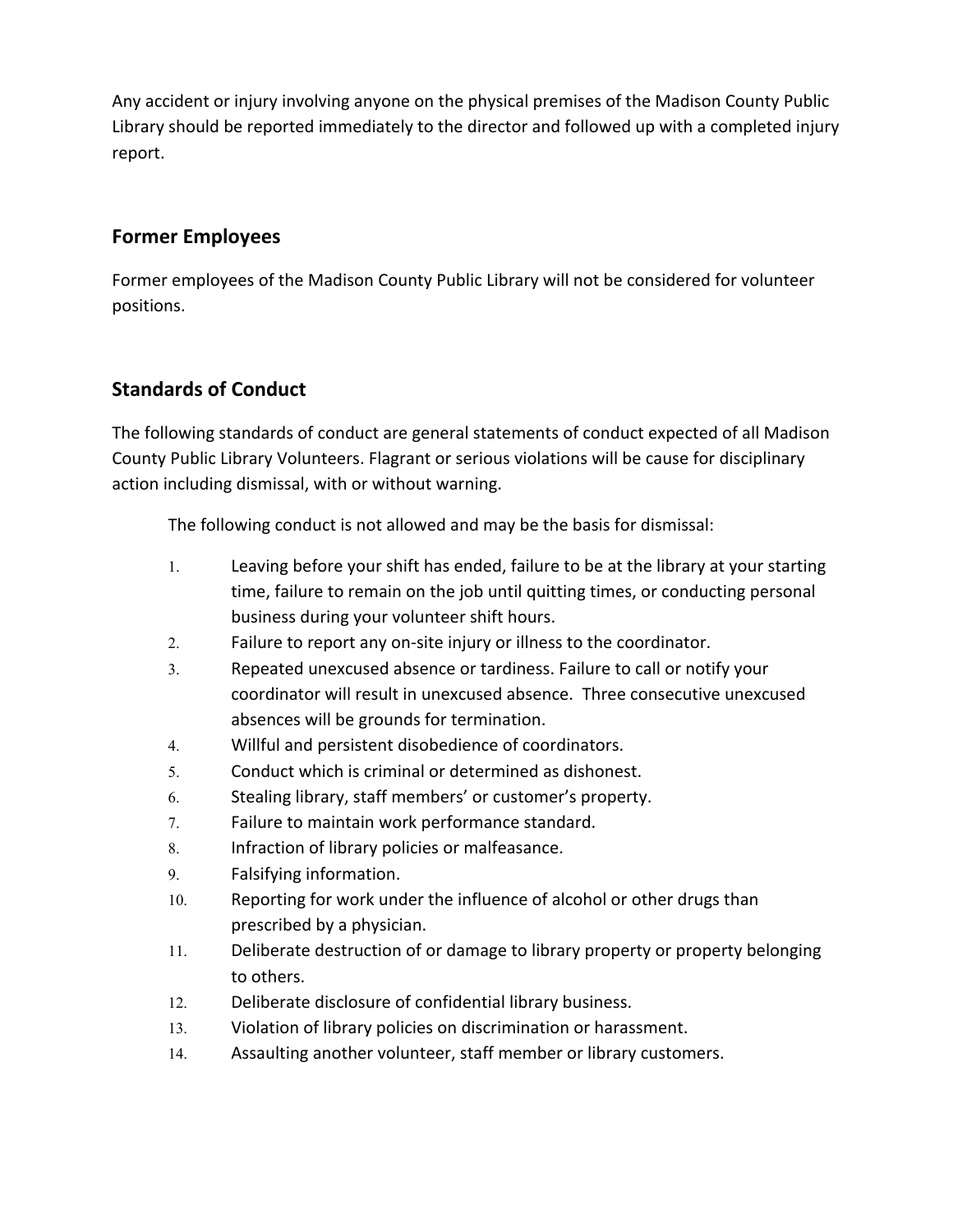The library reserves the right to determine if termination is warranted for any volunteer who engages in improper or unbecoming behavior.

#### **Dismissal**

Dismissal occurs when other disciplinary action fails to achieve improvement or when volunteers commit a serious offense. Verbal warnings are the first step in the library's discipline policy. Before dismissal, the coordinator must document any deficiencies in the volunteer's performance, and must allow sufficient time for improvement. It is the responsibility of the coordinator to explain that failure to correct deficiencies in performance may result in termination.

Some offenses warrant immediate dismissal. These offenses include, but are not limited to, the offenses listed in the library's Standards of Conduct, and Rules of Conduct for Library Use.